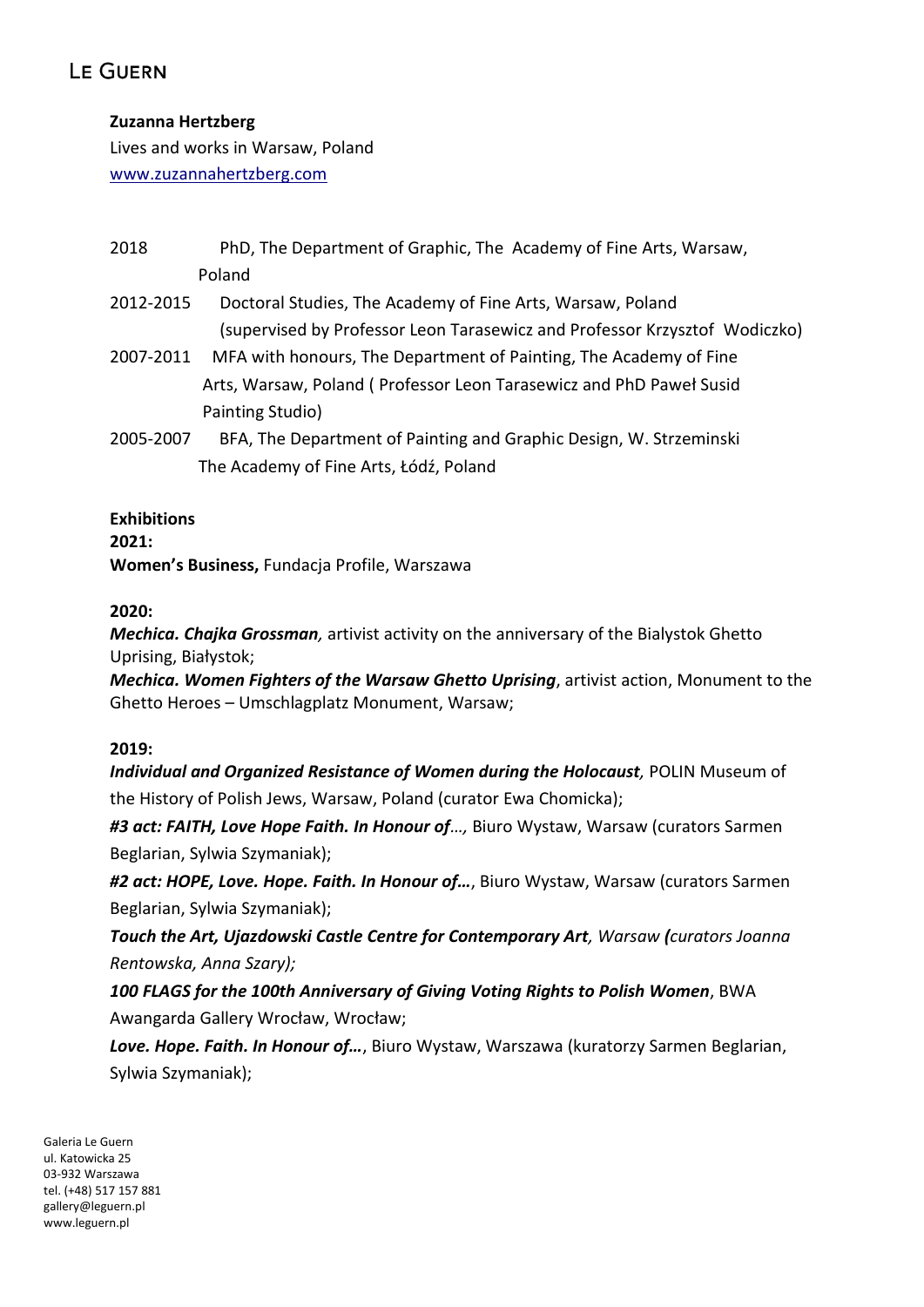*Young polish painting*, National Museum in Gdansk, Department of Modern Art (curator Wojciech Zmorzyński);

#### **2018:**

*100 FLAGS*, Biuro Wystaw, Warszawa;

*Volunteers For Freedom,* visual herstorical performance, Museum of Modern Art in Warsaw;

*Niepodległe: Women, Independence and National Discourse*, Museum of Modern Art in Warsaw (curator Magda Lipska);

*Kavaleridze.RE:VISION*, Museum of Ivan Kavaleridze, Kiev, Ukraine (curator Victoria Danelyan);

Zuzanna Ginczanka. True Life Is Only About Happiness., Lviv Center for Urban History, Lviv, Ukraine (curators Sarmen Beglarian, Sylwia Szymaniak);

*Flow, W dzikiej kocham sie*, *Wisle*, Gdansk Municipal Gallery, Gdansk;

*68 Workshops of Revolution*, Theatre of the Eighth Day, Poznań;

#### **2017:**

*New / Newly discovered*, Le Guern Gallery, Warsaw;

*A Microcosm Of Things: The Public And Private Lives Of Collections*, Museum of Warsaw (curator Tomasz Fudala);

*The 43rd Painting Biennale Bielska Jesień2015*, Bielska BWA Gallery, Bielsko – Biała (curator Grażyna Cybulska);

*Plac De lad: A Step Forward, 9th edition of the Warsaw Under Construction Festival*, Museum of Modern Art in Warsaw (curator Barbara Piwowarska, Dorota Jarecka, Tomasz Fudala, Szymon Maliborski);

*Tunnel Below / Skyjacking Above*, nGbK, Berlin, Germany;

*Women on Women*, visual herstory performance during Festivalt, Cracow;

*Minimal Impulse*, balzer projects Gallery, Basel, Switzerland;

*What About Abstractionism?*, Stefan Gierowski Foundation, Warsaw;

*Biennale de La Biche*, Grand cul de sac marin, 97115, Gwadeloupe, (curators Maess Anand, Alex Urso);

### **2016:**

*After The Rally*, Studio Gallery, Warsaw (curators Dorota Jarecka, Barbara Piwowarska); *Unknown Variable*, individual exhibition, Le Guern Gallery, Warsaw (curator Michał Jachuła); *10th Triennial of Small Painting Forms*, Wozownia Gallery, Toruń;

*Volunteers For Freedom,* spoken word performance Zuza Hertzberg with Bozena Keff based on Zuza Hertzberg art project, Center for Jewish Culture and Education in the White Stork Synagogue, Wroclaw;

*Dabrowskis – Disavowed Among Disavowed*, art action, Tomb of the Unknown Soldier in Warsaw;

### **2015:**

*The 42nd Painting Biennale Bielska Jesień2015*, Bielska BWA Gallery, Bielsko – Biała;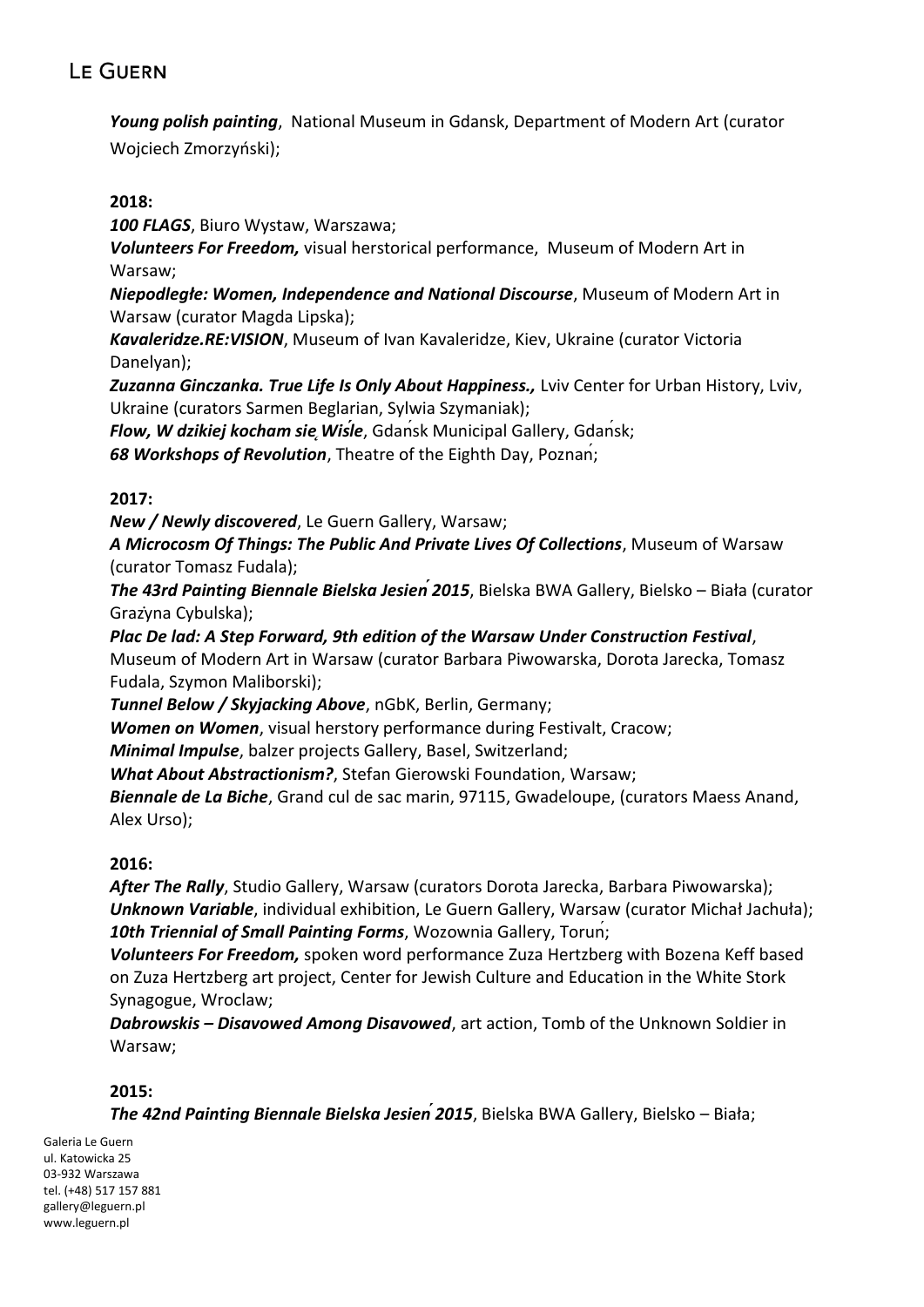*Czech-Polish Stars*, Kubik Gallery, Litomysl, Czech Republic (curator Naomi Smolik); *Order out of Chaos*, Le Guern Gallery, Warsaw (curator Michał Jachuła); *Colors For The Planet*, headquartes UNESCO, Paris, France; *Body and objects,* Municipal Gallery, Wroclaw (curator Agnieszka Patała);

#### **2014:**

*Proposed period of time*, Corridor Gallery, Użhorod, Ukraine (curator Petro Ryaska); **Progress and hygiene**, Zacheta – National Gallery of Art, Warsaw (curator Anda Rottenberg); *Closer to Gaza*, Kuhlhaus Berlin, Germany;

 שטילקייט Próżna Street 14, Warsaw (individual exhibition during 11th Singer Festival of Jewish Culture in Warsaw);

*Guts*, Monopol Gallery, Warsaw;

*Jude, Татары,....* site-specifc art , Spokojna 15, Warsaw; *Strażnicy Szabatu, Schomre Schabos, Stražci Šábesu*, individual exhibition - site-specifc art, old synagogue building, Cieszyn, Czech Republic;

#### **2013:**

*No Budget Show %5*, DKK, Lublin (curator Robert Kuśmirowski); *Everywhere is everywhere*, individual exhibition, Biała Gallery, Lublin (curator Jan Gryka);

#### **2012:**

*AAAcupuncture*, Kordegarda Gallery, Warsaw (curator Mirosław Bałka); *Sick art*, Jerozolima,Warsaw (curators Agnieszka Sural, Andrzej Pałys);

#### **2011:**

*COMING OuT-Best 2011 Graduates of the Academy of Fine Arts in Warsaw*, Sinfonia Varsovia space, Warsaw;

### **Scholarships and Awards**

2019-2020 **Tarbut**, a scholarship program organized by the Joint Distribution Committee (JDC)

- 2018 *Kavaleridze.RE:VISION* international art residency, Kiev, Ukraine
- 2017 *Retreat for Jewish Artists* organized by Asylum Arts and POLIN Museum of the History of Polish Jews, Warsaw, Poland
- 2014 Representative of Poland, *4th edition of UNESCO Art Camp Biennial – Colors of the Planet*, Andorra.
- 2014 Workshop *Innovating Science Communication at Medical Museums 2014*, Leiden, Netherlands (with the art project Eugenics and Euthanasia)

2012-2013 *Scholarship of Inter-University Multimedia Program*

- 2014 *Scholarship of the Fund for the Support of Creative Activity Of The Society Of Authors ZAIKS*
- 2013 *Scholarship of the Fund for the Support of Creative Activity Of The Society Of Authors ZAIKS*